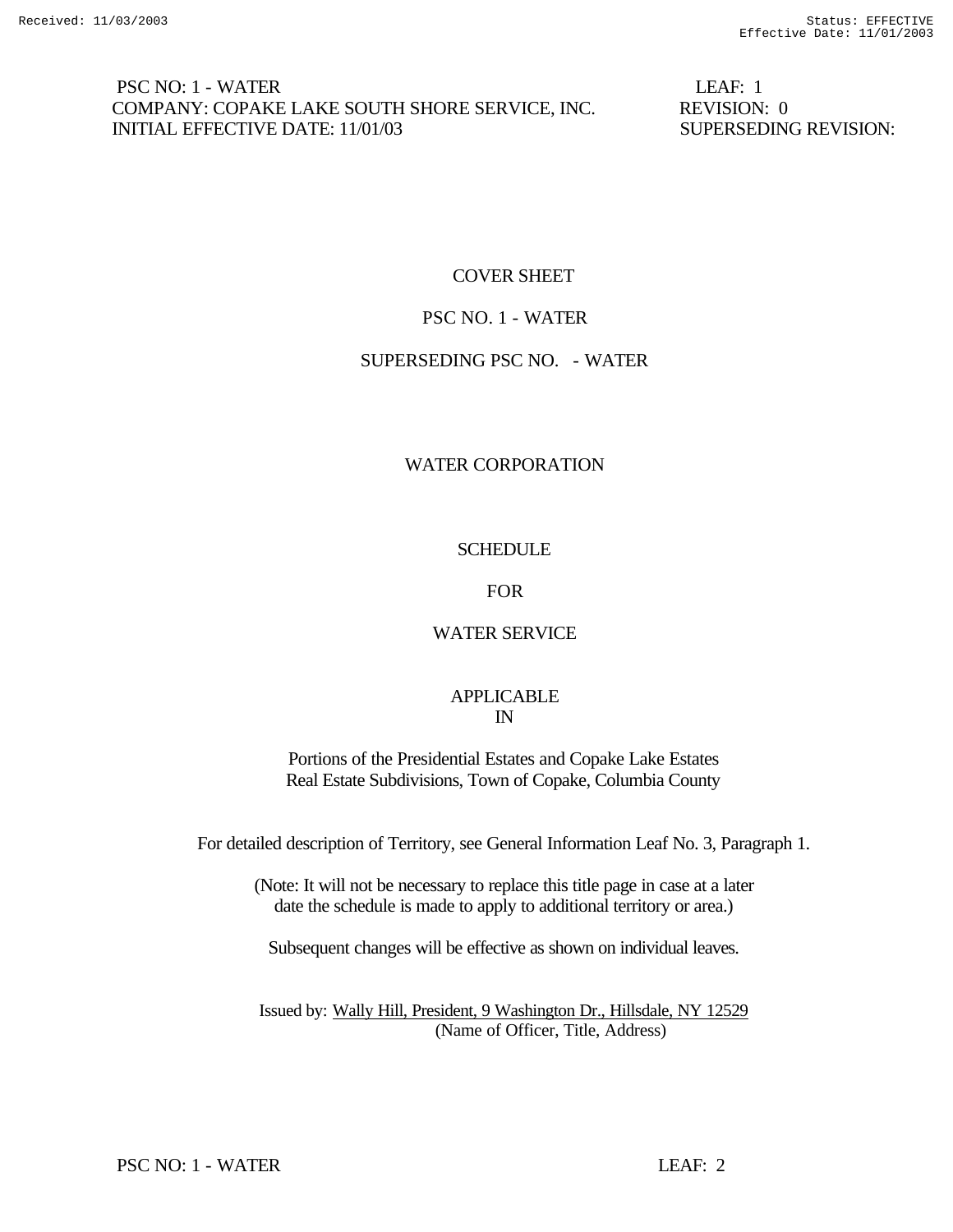# COMPANY: COPAKE LAKE SOUTH SHORE SERVICE, INC. REVISION: 0<br>INITIAL EFFECTIVE DATE: 11/01/03 SUPERSEDING REVISION: INITIAL EFFECTIVE DATE:  $11/01/03$

## TABLE OF CONTENTS

| <b>GENERAL INFORMATION</b>                                                                                   | LEAF NO.       |
|--------------------------------------------------------------------------------------------------------------|----------------|
| 1. Territory                                                                                                 | 3              |
| 2. Application for Water Service                                                                             | 3              |
| 3. Deposits - Security                                                                                       | 3              |
| 4. Deposits - Interest                                                                                       | $\overline{4}$ |
| 5. Deposits - Return                                                                                         | $\overline{4}$ |
| 6. Deposits - Other                                                                                          | $\overline{4}$ |
| <b>General Rules</b><br>7.                                                                                   | $5 - 6$        |
| 8. Metered Service                                                                                           | $6 - 7$        |
| 9. Unmetered Service                                                                                         | 7              |
| 10. Extension of Mains                                                                                       | 7              |
| 11. Discontinuance of Service - Non-payment                                                                  | $7 - 8$        |
| 12. Discontinuance of Service - Other                                                                        | $8 - 9$        |
| 13. Discontinuance of Residential Service - Special Procedures                                               | 9              |
| 14. Deferred Payment Agreements                                                                              | 9              |
| 15. Complaint Handling Procedures                                                                            | 10             |
| 16. Restoration of Service                                                                                   | $10 - 11$      |
| 17. Interest on Customer Overpayments                                                                        | 11             |
| 18. Regulation                                                                                               | 11             |
| <b>RATES</b><br>Service Classification No. 1                                                                 | 12             |
| Issued By: Wally Hill, President, 9 Washington Dr., Hillsdale, NY 12529<br>(Name of Officer, Title, Address) |                |

| PSC NO: 1 - WATER                              | LEAF: 3               |
|------------------------------------------------|-----------------------|
| COMPANY: COPAKE LAKE SOUTH SHORE SERVICE, INC. | REVISION: 0           |
| INITIAL EFFECTIVE DATE: 11/01/03               | SUPERSEDING REVISION: |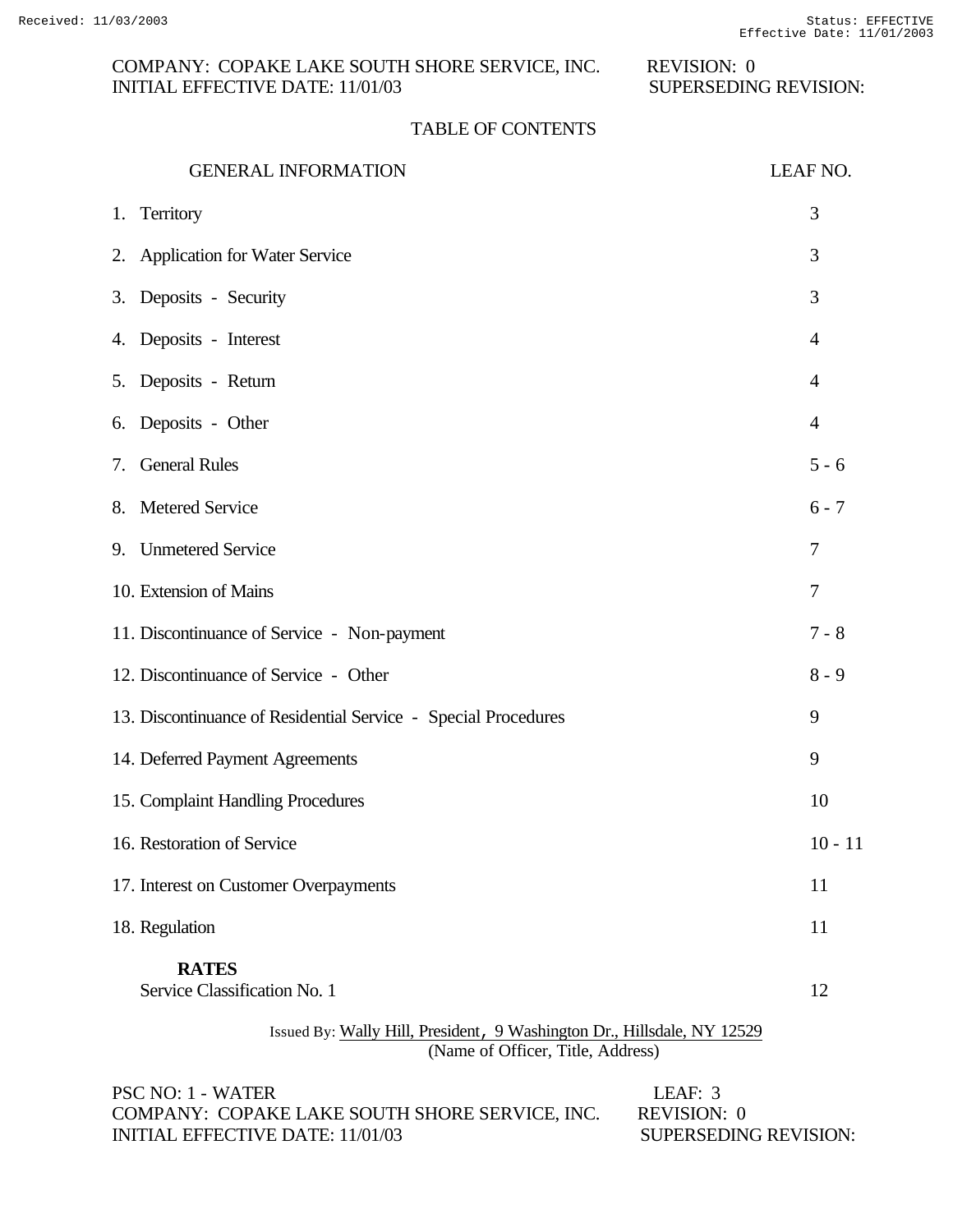### GENERAL INFORMATION

1. Territory (County, Town, Development, Streets, etc.)

Copake Lake and Presidential Estates, Town of Copake, Columbia County.

- 2. Application for Water Service
	- A. Written application for service may be required.
	- B. A separate application may be required for each premises.
	- C. Premises may be subject to inspection by the company.
- D.Applications need not be accepted from customers with charges due on any water accounts with the company. The company must accept an application if the customer enters into a deferred payment agreement.
- E.Service pipe installations are subject to company approval.
- 3. Deposits Security
- A.As a condition of receiving service, the company may require a deposit from customers that are delinquent (having a bill remaining unpaid 23 days from the date mailed), seasonal, short term or temporary or who have had service terminated for non-payment during the preceding 6 months. In addition, a deposit may also be required from a non-residential customer whose credit has not been established with the company. A delinquent customer shall be provided with a written notice 20 days before the deposit is assessed which states that failure to make timely payments will permit the company to require a deposit from such customer.
- B.Deposits from applicants and customers may not exceed two times the estimated average monthly bill for a calendar year, except in the case of customers whose usage varies widely where deposits may not exceed twice the average monthly bill for the peak season.
- C.The company shall perform an annual review of the billing history of every customer who has a deposit with the company to assure that a deposit is still required under (3A) above and that the amount of the deposit conforms with (3B) above. The company reserves the right to review the deposit at any time. If a review shows that the deposit held falls short of the amount the company may require by 25 percent or more, the company may require the payment of an additional amount. If a review shows that the deposit held exceeds the amount required by 25 percent or more, the company shall refund the excess to the customer. The customer may request a downward revision of the deposit.

 Issued By: Wally Hill, President, 9 Washington Dr., Hillsdale, NY 12529 (Name of Officer, Title, Address)

PSC NO: 1 - WATER LEAF: 4 COMPANY: COPAKE LAKE SOUTH SHORE SERVICE, INC. REVISION: 0 INITIAL EFFECTIVE DATE: 11/01/03 SUPERSEDING REVISION: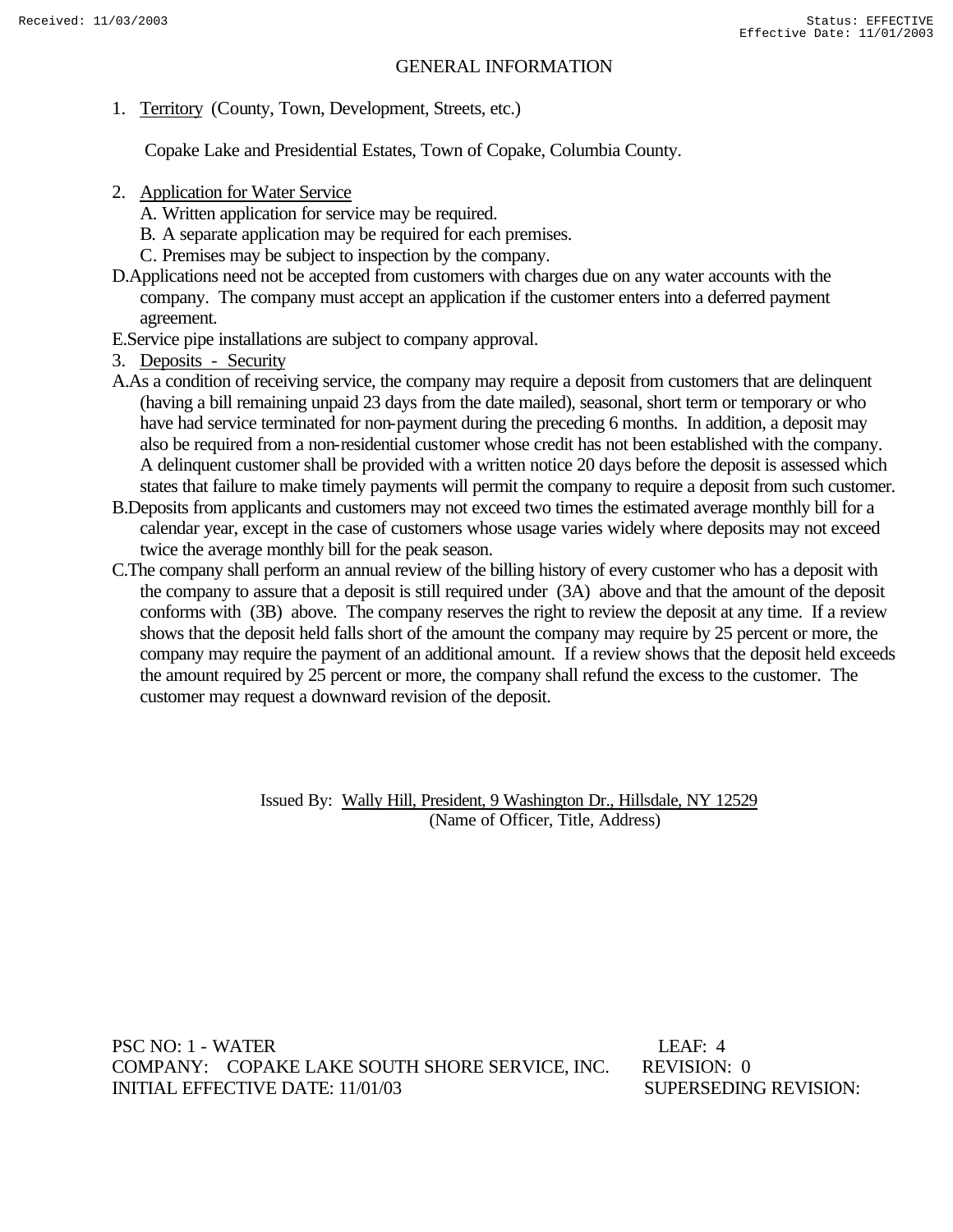## **GENERAL INFORMATION**

### 4. Deposits - Interest

 Every deposit shall earn simple interest at the rate per annum prescribed by the Public Service Commission. The interest must be paid to customers when the deposit is returned. If the deposit has been held for 12 consecutive months or more, the interest must be credited to the customer no later than the first bill rendered after the next succeeding first day of October and at the end of each succeeding 12 month period.

## 5. Deposits - Return

- A. The company shall return to a customer a deposit or portion of a deposit and all interest thereon no more than 30 days after:
	- (1) the day the account is closed and all bills are paid; or

 (2) the date of the first bill for service rendered after a 12 month period during which time the customer was not delinquent, provided there is no other basis for the company to request a deposit; or

(3) a review of the deposit shows that a reduction of the deposit is warranted.

- B. A deposit or portion of a deposit plus interest thereon that is subject to return may be credited to the customer's account in the amount of any outstanding charges. If any balance remains, a refund check shall be issued.
- 6. Deposits Other
- A. In the event that the applicant desires service for a trailer or other non-permanent structure, he shall deposit with the company all costs of the connection of such service. Said deposit shall bear simple interest as required above and shall be refunded at the end of 10 years, or sooner in the event that a permanent structure for such service connection is completed.
- B. The company may also require deposits from customers to guarantee future payments as set forth in lawn sprinkler, main extension, or other forms of contracts which are in a form approved by the Public Service Commission. The interest rates for these deposits will be the same as the interest rates for security deposits and such interest will be credited to the customer as prescribed by Commission rules.

Issued By: Wally Hill, President, 9 Washington Dr., Hillsdale, NY 12529 (Name of Officer, Title, Address)

PSC NO: 1- WATER LEAF: 5 COMPANY: COPAKE LAKE SOUTH SHORE SERVICE, INC. REVISION: 0 INITIAL EFFECTIVE DATE: 11/01/03 SUPERSEDING REVISION:

### **GENERAL INFORMATION**

- 7. General Rules
	- A. Customers must provide 10 days' written notice prior to the date on which termination of service is requested or prior to a change of occupancy, until which date the customer will be responsible for payment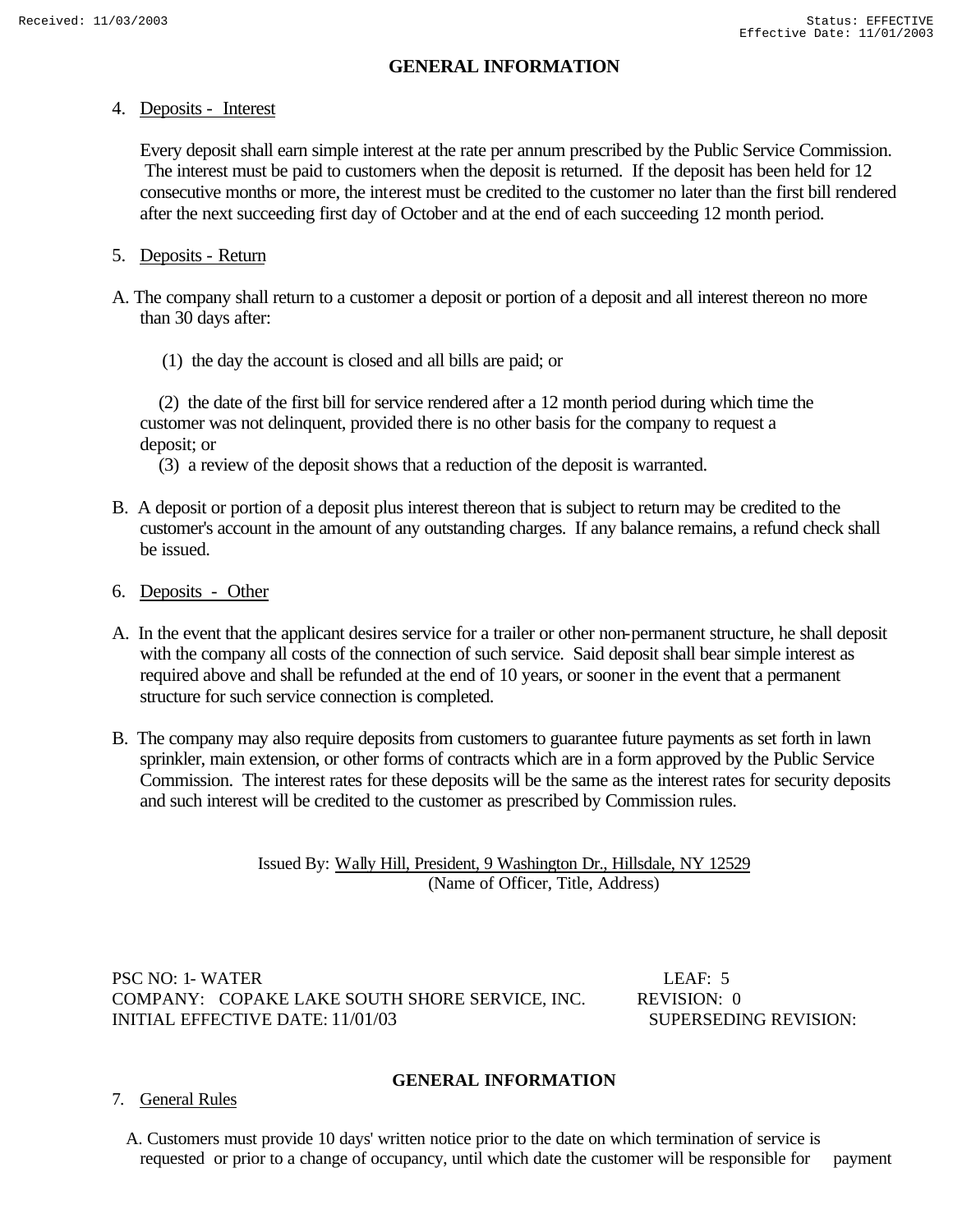of service.

- B. Fire hydrants shall not be used without the written permission of the company or unless in conformance with filed fire protection tariff provisions.
- C. The company will not be liable for damage resulting from the presence of its facilities, supply, or use of water service, except damage resulting from gross negligence of the company.
- D. The company may shut off water in its mains to make repairs and extensions. Where possible, proper advance notice will be made to customers affected.
- E. The use of water for sprinkling, swimming pools, or other less essential uses may be restricted or prohibited where such use may unreasonably reduce the adequacy of service for other domestic purposes.
- F. There must be a separate service for each premises.
- G. Installation of service pipes and mains will not normally be made when the ground is frozen.
- H. The customer is responsible for service pipes and plumbing within the property line. Any plumbing work done on the customer's service pipe is subject to approval by the company. No underground work shall be covered up until it has been inspected and approved by the company.
- I. All leaks on customer premises or the customer portion of the service pipe must be repaired as soon as possible.
- J. All mains, services (up to the property line) and other water system facilities will be maintained and replaced by the company.
- K. The company will supply water in the distribution system at pressures between 20 and 100 pounds per square inch (psi) and will strive, where practicable, to maintain a normal working pressure of 60 psi with a minimum of 35 psi. If the company makes changes to its system which cause the pressure to increase to over 100 psi to existing customers, the company will be responsible for the first installation of the necessary equipment in the customer's premises. From that point on the equipment will be considered part of the customer's internal plumbing and the customer will be responsible for its maintenance or replacement. If a water pressure reducing valve, in the customer's or applicant's opinion, is necessary or desired to safeguard the plumbing, it is the customer's or applicant's responsibility to purchase, install and maintain this equipment. Where a pressure reducing valve is used it is also advisable to install a suitable pressure relief valve. All installations will comply with the local building codes and standards and are considered a part of the customer's internal plumbing.

Issued By: Wally Hill, President, 9 Washington Dr., Hillsdale, NY 12529 (Name of Officer, Title, Address)

PSC NO: 1- WATER LEAF: 6 COMPANY: COPAKE LAKE SOUTH SHORE SERVICE, INC. REVISION: 0 INITIAL EFFECTIVE DATE: 11/01/03 SUPERSEDING REVISION:

### **GENERAL INFORMATION**

L. Where an applicant is seeking service at an elevation or gradient which could not otherwise be adequately serviced by existing plant, the company will require that the applicant bear the additional cost of providing such extraordinary service, or in the alternative, require the applicant to purchase, install and maintain the necessary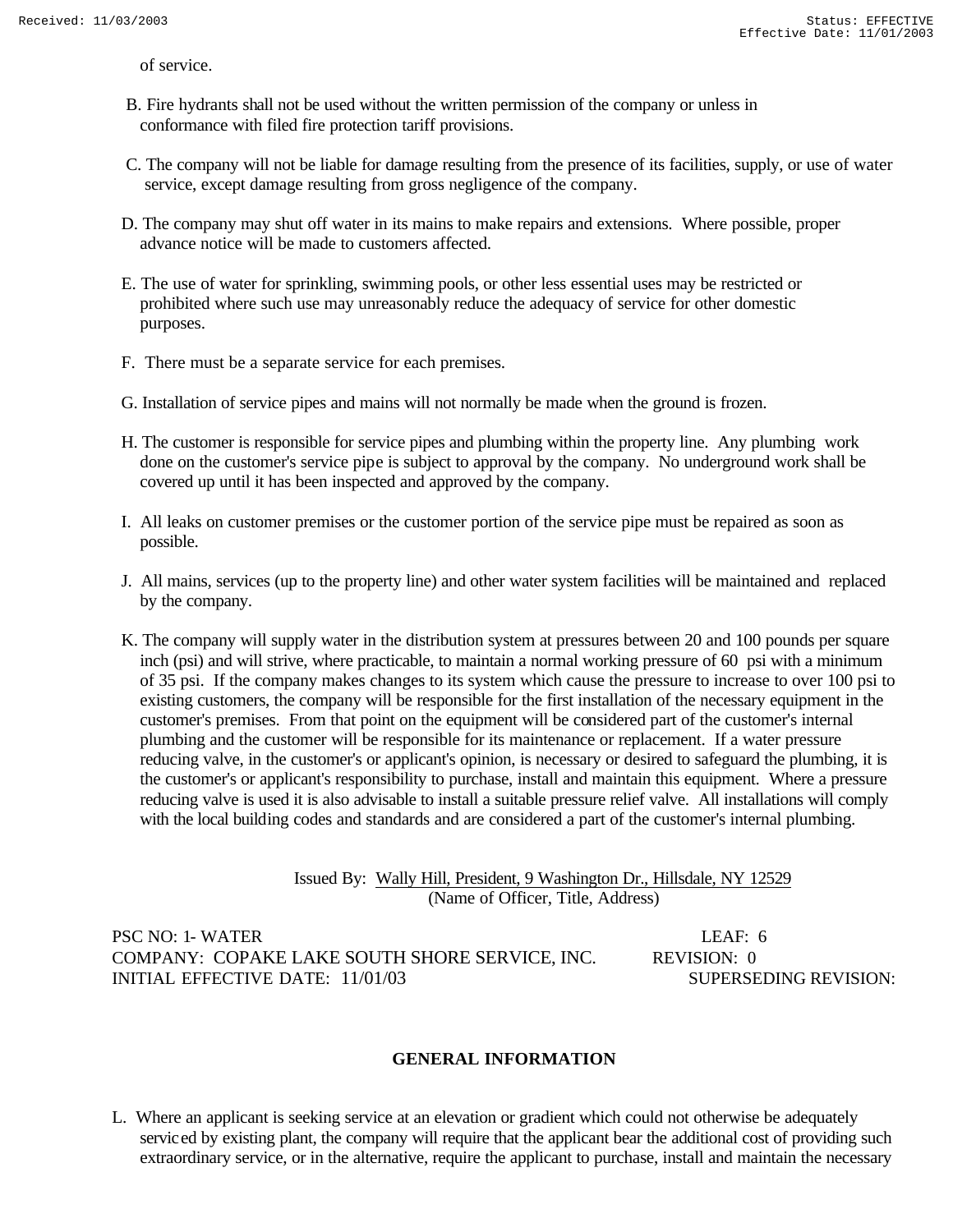special equipment, such as a hydro-pneumatic system, needed to serve the premises. The installation of a hydro-pneumatic system as part of the customer's internal plumbing may be subject to approval of the Health Department and should comply with local building codes and standards.

- M. Cross connections to water sources other than the company's or with other facilities are strictly prohibited. Customers must, at their expense, install and maintain such backflow prevention devices as may be required by the company in accordance with good water works practice or applicable laws or regulations.
- N. Customers must permit company representatives to enter their premises on reasonable request for purposes relating to the operation and maintenance of the company's system, including inspection of the customer's and the company's facilities, installation, reading, testing, replacement and removal of meters, and terminating and restoring service.
- O. No person shall maliciously, willfully or negligently break, damage, destroy, uncover, deface, block access to or tamper with any pipe, valve, meter, structure, appurtenance or equipment which is a part of the water works system.
- 8. Metered Service (if applicable and provided for in Service Class No. or Nos. )
- A. A meter of a type approved by the Commission is required for each premises.
- B. The company will furnish, install, and maintain the meter. Unless the meter register is set at zero, the company shall attach a tag with the date and meter dial reading at the time of installation.
- C. The customer will provide a location for the meter acceptable to the company and will be responsible for the cost of repairing damage resulting from human interference, frost, backflow of hot water, or other such causes.
- D. Where the company agrees it is necessary to set a meter outside the building, it shall be installed at the expense of the customer in a pit acceptable to the company which is both water-tight and frostproof. The cover of the pit shall be fastened with a convenient locking devic e. Where the distance from the property line to the front wall of the building is greater than 75 feet, the company may require that the meter be set in a pit at or near the property line. If the pit is to be installed on property not owned or controlled by the customer, written consent of the owner of the property shall be obtained prior to the installation.

Issued By: Wally Hill, President, 9 Washington Dr., Hillsdale, NY 12529 (Name of Officer, Title, Address)

PSC NO: 1- WATER LEAF: 7 COMPANY:COPAKE LAKE SOUTH SHORE SERVICE, INC. REVISION: 0 INITIAL EFFECTIVE DATE: 11/01/03 SUPERSEDING REVISION:

### **GENERAL INFORMATION**

E. The company reserves the right to remove, test, and replace the meter.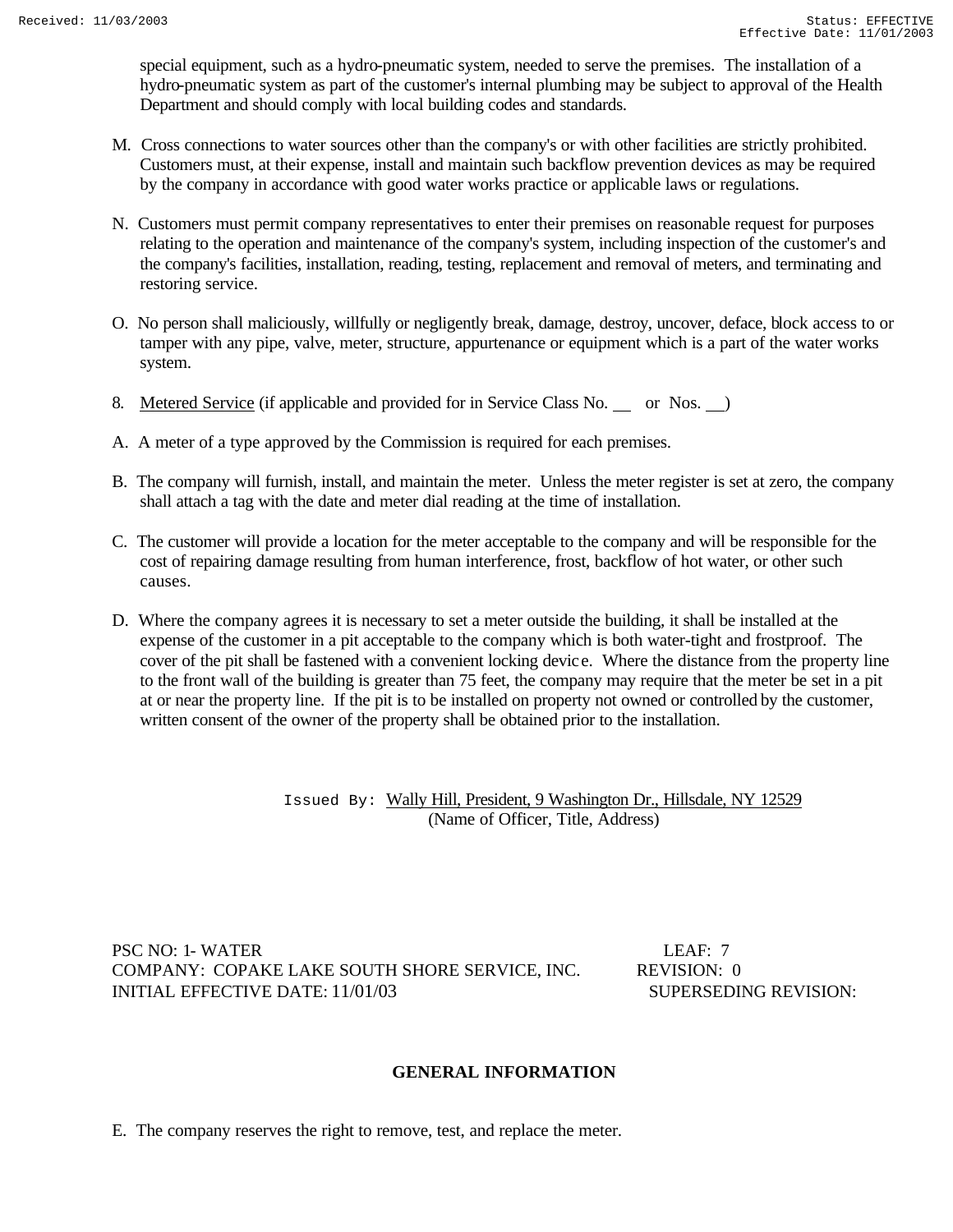- F. The company shall afford the customer an opportunity to verify the final reading of any water meter removed from the premises and obtain the customer's signature on a meter removal card which shows the date removed and the reading.
- G. Meters will be tested in conformance with rules of the Public Service Commission. In the case of a disputed account involving the accuracy of the meter, the company will have the meter tested upon the request of the customer. Should the customer request to have a second meter test within 1 year, the customer will be responsible for the actual cost incurred to have the meter tested including the cost to remove the meter, payable in advance to the company. This fee will be refunded if the meter's final weighted average is found to register in excess of 100 percent. Adjustments in bills for over-registration of the meter will be made in accordance with the current rules of the Public Service Commission.
- H. Bills will show meter readings and the dates read.
- I. Bills will be reasonably estimated where a meter has been inaccessible and will be so indicated on the bill.
- J. Where a meter has ceased to register or its percentage of accuracy cannot be determined, an estimated bill for the current period may be rendered. For all other periods the bill shall be the minimum applicable charge.
- 9. Unmetered Service (if applicable and provided for in Service Class No. \_ or Nos. \_)

All applicable provisions of this tariff shall apply.

10. Extension of Mains

 Mains will be extended in conformance with Commission Rules and Regulations found in 16 NYCRR, Part 501.

11. Discontinuance of Service - Non-Payment

 Service may be discontinued under the following provisions: for non-payment of any amount due for water supplied, for failure to make any payment due under a deferred payment agreement or for meter repairs (see Section 8C), for failure to post a required deposit or for failure to pay any fee or charge accruing under the contract or tariff.

> Issued By: Wally Hill, President, 9 Washington Dr., Hillsdale, NY 12529 (Name of Officer, Title, Address)

PSC NO: 1- WATER LEAF: 8 COMPANY: COPAKE LAKE SOUTH SHORE SERVICE, INC. REVISION: 0 INITIAL EFFECTIVE DATE:  $11/01/03$  SUPERSEDING REVISION:

#### **GENERAL INFORMATION**

A. A bill not paid within 23 days of mailing is considered delinquent, and the company may discontinue service after complying with 16 NYCRR, Part 533 which requires: (1) 15 days written notice if served personally, or (2) 15 days after a registered le tter containing such notice has been signed or refused, or (3) 18 days after mailing written notice in a post-paid wrapper. Service will not be re-established until payment of all proper arrears, charges and deposits is made or a deferred payment agreement is entered into. Receipt of a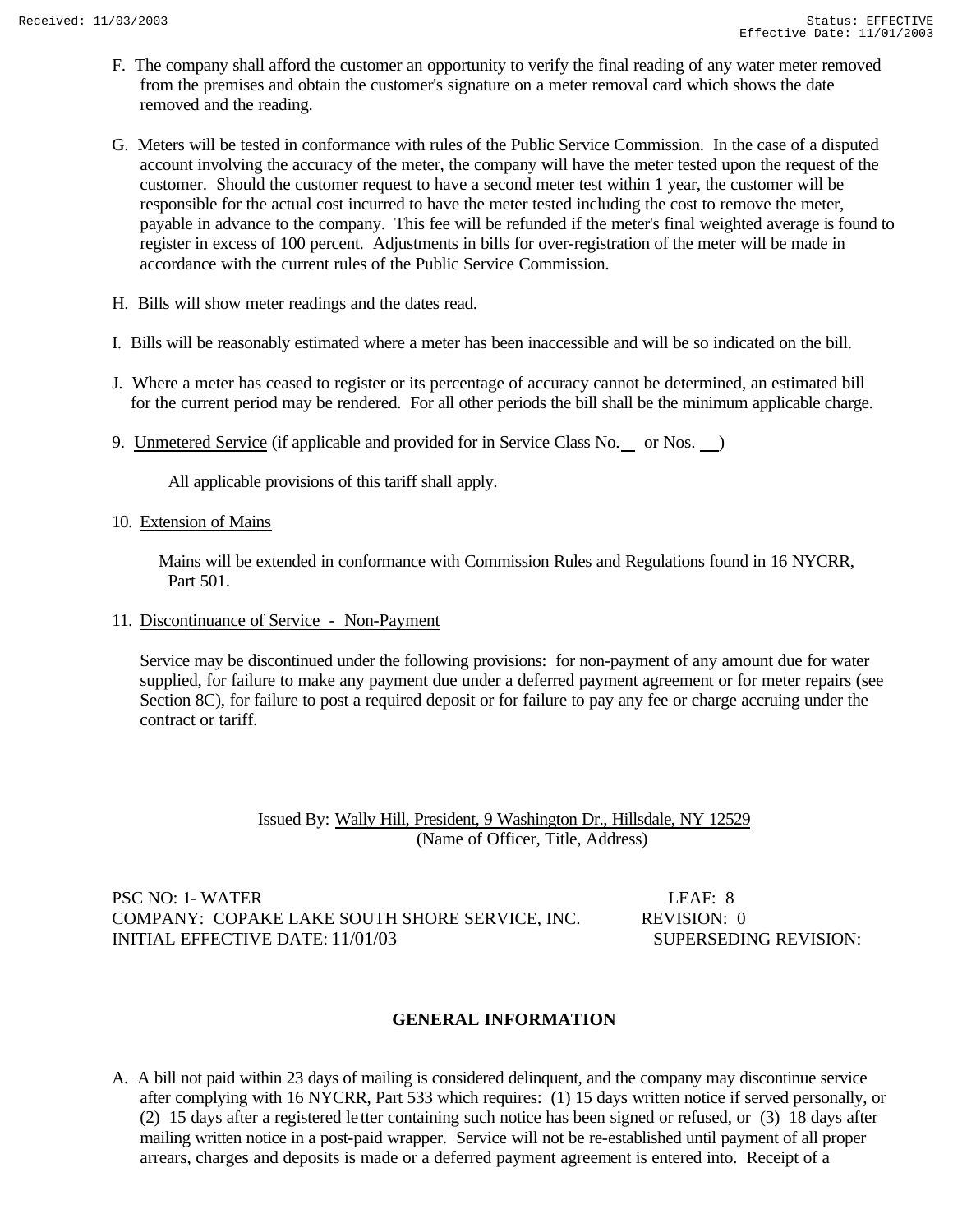subsequently dishonored negotiable instrument in response to a notice of discontinuance shall not constitute payment of the customer's account and the company shall not be required to issue additional notice prior to discontinuance. There will be a charge for processing all returned checks equal to the bank charge plus a handling fee of \$5.00 (not to exceed the maximum allowed by section 5-328 of General Obligations Law).

- B. The company will not discontinue service to residential premises for non-payment of bills on a Friday, Saturday, Sunday, public holiday (as defined in General Construction Law), or on a day on which the utility's main office is closed. Discontinuance can only take place from Monday to Thursday between the hours of 8 a.m. and 4 p.m.
- C. The company will not discontinue service for non-payment of bills to any person or entity receiving public assistance if the payment for such service is to be paid directly by the Department of Social Services or by the local Social Services representatives.
- 12. Discontinuance of Service Other
- A. Service rendered under any application, contract or agreement may be discontinued by the company after reasonable notice for any of the following reasons:
- (1) For willful or indifferent waste of water due to any cause or for non-authorized use of water.
- (2) For failure to protect from damage the meter and connection, or for failure to protect and maintain the service pipe or fixtures on the property of the customer in a condition satisfactory to the company.
- (3) For tampering with any meter, connections, service pipe, curb cock, seal or any other appliance of the company controlling or regulating the customer's water supply.
- (4) For failure to provide the company's employees reasonable access to the premises supplied, or for obstructing the way of ingress to the meter or any other appliances controlling or regulating the customer's water supply.
- (5) In case of vacancy of the premises.

Issued By: Wally Hill, President, 9 Washington Dr., Hillsdale, NY 12529 (Name of Officer, Title, Address)

PSC NO: 1- WATER LEAF: 9 COMPANY:COPAKE LAKE SOUTH SHORE SERVICE, INC. REVISION: 0 INITIAL EFFECTIVE DATE: 11/01/03 SUPERSEDING REVISION:

### **GENERAL INFORMATION**

(6) For cross connections.

- (7) For submetering or reselling water.
- (8) For non-compliance with water usage restrictions.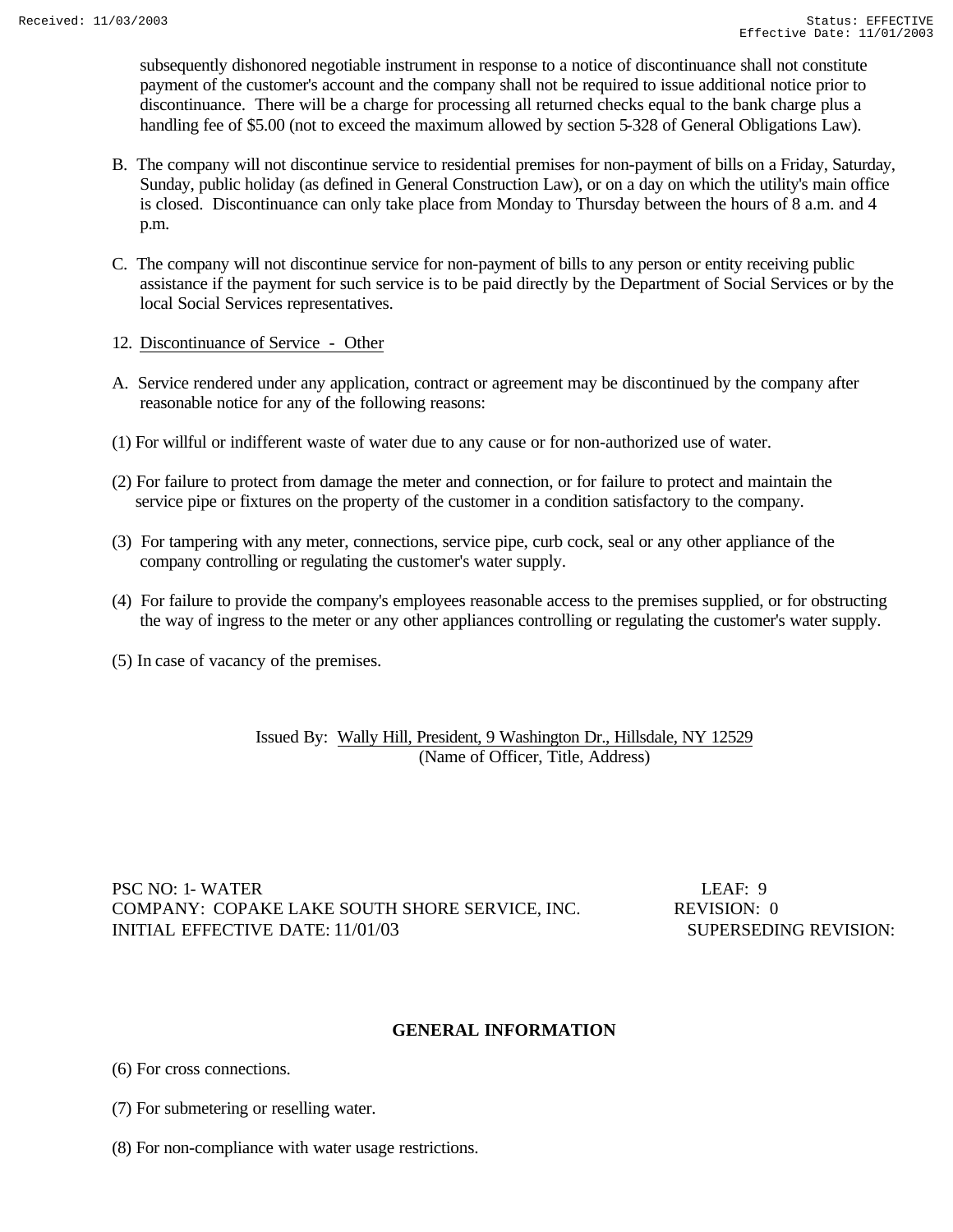- (9) For violation of any rule or regulation of the company as filed with the Public Service Commission, provided such violation affects the reliability or integrity of the water system.
- B. Written notice of discontinuance of service shall contain the information required by 16 NYCRR Section 533.3 and will be given except in those instances where a public health hazard exists.
- C. The company may, at any time, temporarily discontinue water service in case of accident, or for the purpose of making connections, alterations, repairs, changes, etc.
- D. Except as stated in the preceding paragraph, or in the case of a violation that threatens the integrity of the water system, the company shall not discontinue service to any customer on a Friday, Saturday, Sunday, Public Holiday or on a day when the company is not open for business. Public Holiday shall refer to those holidays defined in the General Construction Law.

### 13. Discontinuance of Residential Service - Special Procedures

 If termination of service would result in serious impairment to health and safety, the company must delay the termination of service or, if service has already been terminated, must restore service, for thirty days under the following conditions:

- A. all occupants are either blind, disabled, 62 years of age or older or 18 years of age or under;
- B. a medical emergency exists; or
- C. if heating would be affected between November 1 and April 1.

 It is the customer's responsibility to notify the company that such conditions exist and to provide any required documentation. The company may require that the customer make appropriate arrangements to pay any arrears as well as pay current bills.

### 14. Deferred Payment Agreements

 In addition to those circumstances in Section 13, the company will consider granting customers reasonable payment terms in cases where a customer is threatened with termination of service, or where the company has issued a backbill to a customer. Any such agreement may require the customer to make a reasonable down payment, and to pay current bills when issued.

> Issued By: Wally Hill, President, 9 Washington Dr., Hillsdale, NY 12529 (Name of Officer, Title, Address)

### PSC NO: 1- WATER LEAF: 10 COMPANY:COPAKE LAKE SOUTH SHORE SERVICE, INC. REVISION: 0 INITIAL EFFECTIVE DATE: 11/01/03 SUPERSEDING REVISION:

## **GENERAL INFORMATION**

### 15. Complaint Handling Procedures

A. The company will promptly investigate and evaluate all complaints received from customers regarding bills for service rendered or required deposits. The results of the company's findings will be reported to the customer. During the period of investigation and evaluation, service will not be discontinued, nor shall a new notice of termination be issued, provided, however, that the customer will be required to pay the undisputed portion of any balance due, which may include bills for current usage.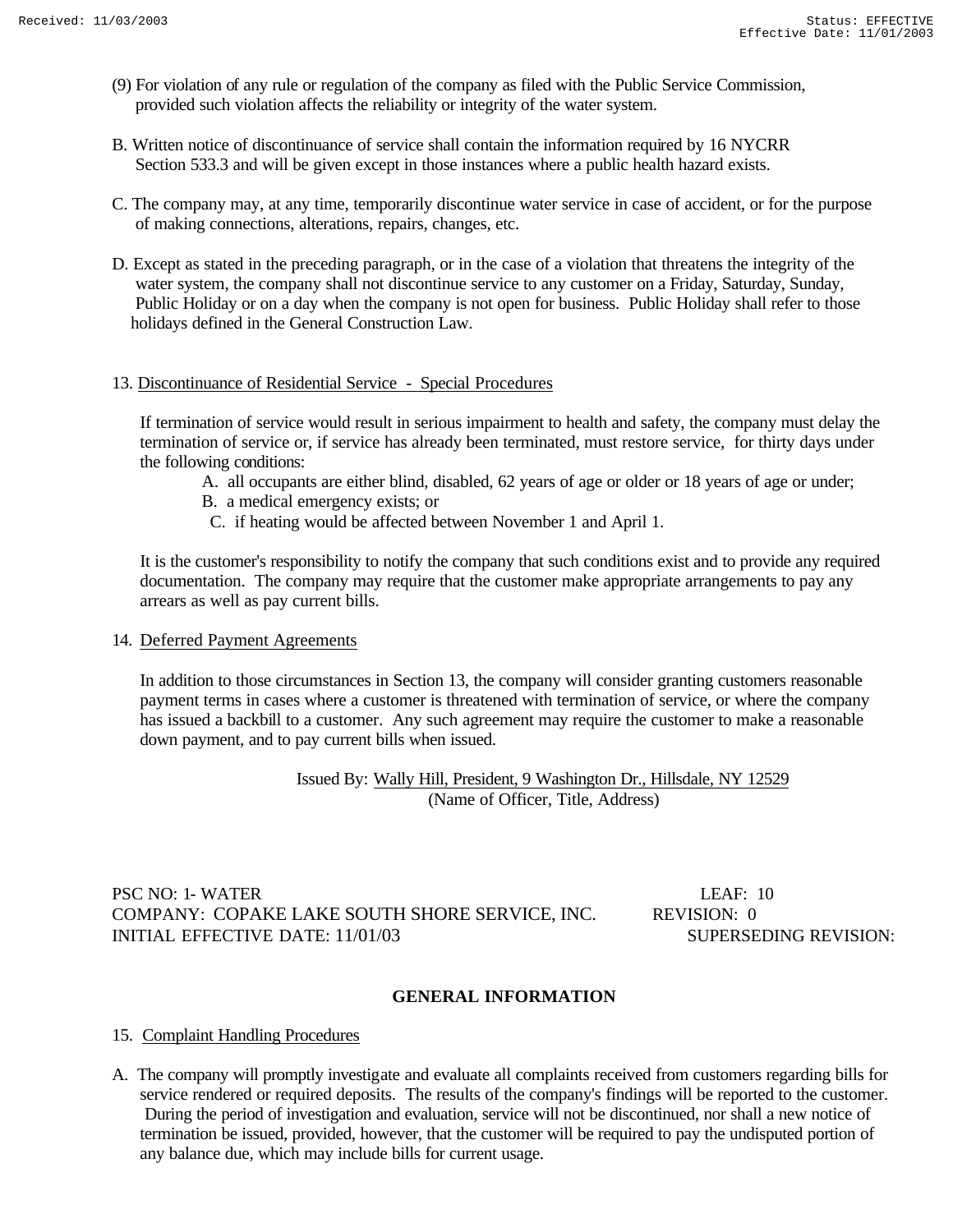- B. After the completion of such an investigation, if the company determines that the disputed service has been rendered, or that the disputed charge or deposit is proper in whole or in part, the company may require that the full bill or deposit be paid. Appropriate notices of the determination shall be given to the customer, and where notice of discontinuance of service was previously sent, or is served with the determination, such notice shall include a statement advising the customer of the availability of the Commission's complaint handling procedures, including the address and telephone number of the Department's Consumer Services Division. Where prior notice of discontinuance was sent, company procedure provides for discontinuance of service if customer fails to pay the proper amount due and owing within 5 days after notice of the company determination was served personally on the customer or at least 8 days after mailing of the notice. Under no circumstances will discontinuance of service occur if so precluded by the Commission.
- C. In situations where the complaint procedures of the Commission have been invoked and it is determined that the disputed service has been rendered or that the disputed charge or deposit is proper and prior notice of discontinuance was sent, a customer's service will not be discontinued for failure to pay the amount found due and owing until at least 5 days after notice of the Commission's determination, where personal service is made, or at least 8 days after mailing of such a notice.

### 16. Restoration of Service

 A charge will be made to restore service after discontinuance at the customers's request, for non-payment or for violation of these rules.

 This charge will be \$50.00 during normal business hours (8:00 a.m. to 4:00 p.m., Monday through Friday), \$50.00 outside of normal business hours Monday through Friday and \$50.00 on weekends or public holidays. The holidays for which the \$50.00 charge will apply are as follows:

New Year's Day Labor Day Dr. Martin Luther King, Jr. Day Columbus Day Lincoln's Birthday Veteran's Day Washington's Birthday Thanksgiving Day Memorial Day Christmas Day Independence Day

 Issued By: Wally Hill, President, 9 Washington Dr., Hillsdale, NY 12529 (Name of Officer, Title, Address)

### PSC NO: 1- WATER LEAF: 11 COMPANY: COPAKE LAKE SOUTH SHORE SERVICE, INC. REVISION: 0 INITIAL EFFECTIVE DATE: 11/01/03 SUPERSEDING REVISION:

### **GENERAL INFORMATION**

In a case where service is being restored after discontinuance for non-payment, the company may require full payment of all arrears as well as the restoration of service charge. If the company and the customer have entered into some form of payment agreement, the agreed upon down payment may be required before service will be restored.

If it becomes necessary to disconnect service at the main because of willful acts of a customer, the service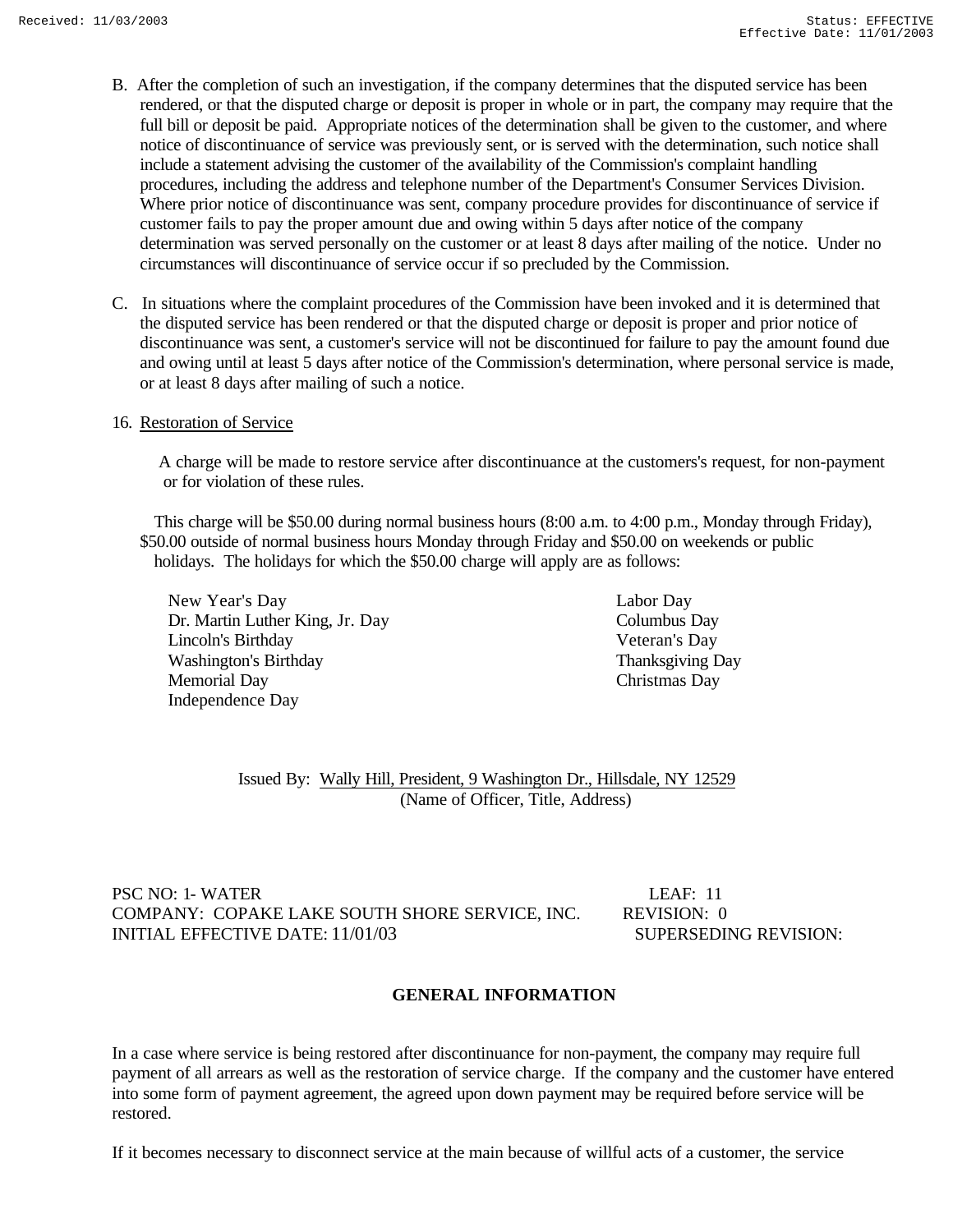restoration charge will include the actual costs incurred by the company to disconnect and reconnect the service.

#### 17. Interest on Customer Overpayments

The company will provide interest on a customer overpayment as follows:

- A. A customer overpayment is defined as payment by the customer to the company in excess of the correct charge for water service supplied to the customer which was caused by erroneous billing by the utility.
- B. The rate of interest on such amounts shall be the greater of the unadjusted customer deposit rate or the applicable late payment rate, if any, for the service classification under which the customer was billed. Interest shall be paid from the date when the customer overpayment was made, adjusted for any changes in the deposit rate or late payment rate, and compounded monthly, until the date when the overpayment was refunded.
- C. The company will not pay interest on customer overpayments that are refunded within 30 days after such overpayment is received by the company.

#### 18. Regulation

 All matters, rules and other situations concerning the rendering of water service which are not specifically covered herein or in a provision of the New York State Codes, Rules and Regulations and which are subject to the jurisdiction of the Public Service Commission, and for which a customer and the company cannot agree as to an equitable and fair solution will be referred to said Commission to be resolved. Either the customer or the company may request that a rule or provision of this tariff be changed for a particular situation.

> Issued By: Wally Hill, President, 9 Washington Dr., Hillsdale, NY 12529 (Name of Officer, Title, Address)

PSC NO: 1- WATER LEAF: 12 COMPANY: COPAKE LAKE SOUTH SHORE SERVICE, INC. REVISION: 0 INITIAL EFFECTIVE DATE:  $11/01/03$  SUPERSEDING REVISION:

#### **SERVICE CLASSIFICATION NO. 1**

### Applicable to use of Service for:

Residential, small commercial, and general use.

Character of Service